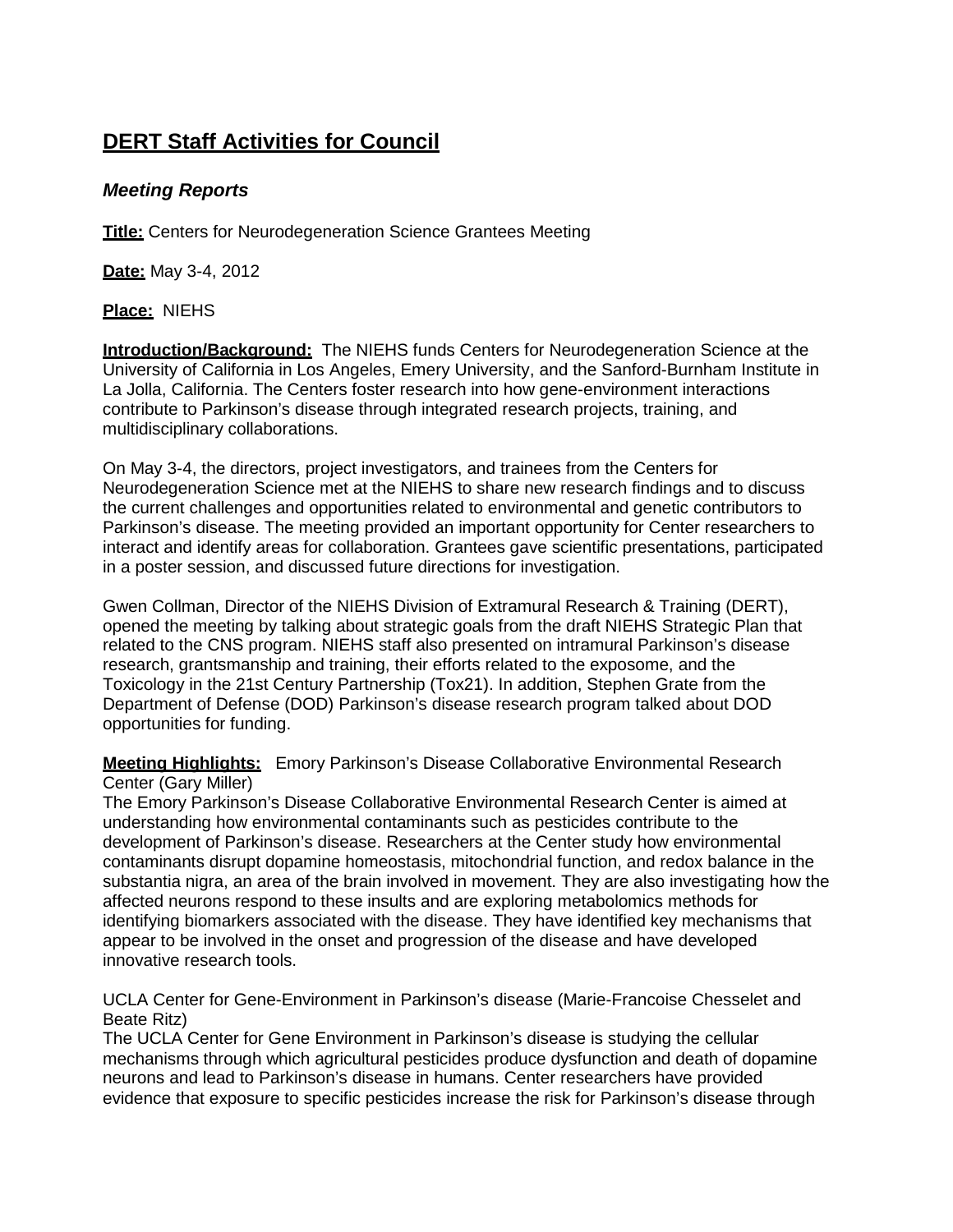studies of a well-characterized group living in the agricultural region of California Central Valley. By studying these risk factors in animal and cellular models, they have shown that several pesticides affect cellular pathways potentially involved in Parkinson's disease. These pathways include the ubiquitin-proteasome system (UPS), microtubule assembly, and the detoxification enzyme aldehyde dehydrogenase (ALDH).

## La Jolla Center for Neurodegeneration Science Stuart Lipton

The La Jolla Center for Neurodegenerative Science uses cell and animal models to study how the environment interacts with genes and gene products to lead to Parkinson's disease. The Center has discovered that proteins involved in Parkinson's disease undergo chemical modifications in response to environmental contaminants. These modifications mimic genetic mutations involved in familial Parkinson's disease and cause problems that eventually leading to neuronal cell injury and death. Researchers from the Center are using high-throughput screening to identify drugs that might offset damage caused by these modifications and to identify biomarkers associated with Parkinson's disease.

**Recommendations/Outcomes:** The discussion portion of the meeting centered around the topics of human-induced pluripotent stem cell (hiPSC) and human embryonic stem cell (hESC) as "disease in a dish" models of Parkinson's disease, animal models of Parkinson's disease, and identifying gene-environment interactions through human analysis. Throughout the discussion, grantees emphasized the importance of collaboration and Center-type funding in moving the understanding of Parkinson's disease forward. Grantees said that the Centers for Neurodegeneration Science are key for

- Testing hypotheses in multiple animal and cell models and integrating that data with information from human Parkinson's disease patients
- Funding important collaborations, such as one in which Emory is examining the metabolomics of serum samples from human samples collected by UCLA
- Examining a variety of genes and gene products for gene-environment interactions
- Developing new approaches and technology for studying Parkinson's disease
- Combining data from various patient populations in different regions of the county
- Providing new hypotheses to test and a group with which to check hypotheses before proceeding to big (and costly) science
- Recruiting new investigators to studying environmental causes of disease
- Exposing Ph.D. students and postdocs to leaders in the field of research into the environmental causes of Parkinson's disease to raise their interest in this area of study
- Isogenic cell lines are best for comparing a single gene mutation, and many isogenic lines are needed because differences in genetic background may be important.
- Stem cells can be used for developmental studies to test where along the pathway susceptibility to a toxin develops.

**Title:** Mental Health Training Issues for Disaster Responders

**Date:** June 25, 2012

### **Place:** New Orleans, LA

**Introduction/Background:** NIEHS WETP held a listening session with stakeholders from the Gulf Coast states to discuss issues related to mental health training for disaster workers responding to environmental incidents. The meeting participants included community groups,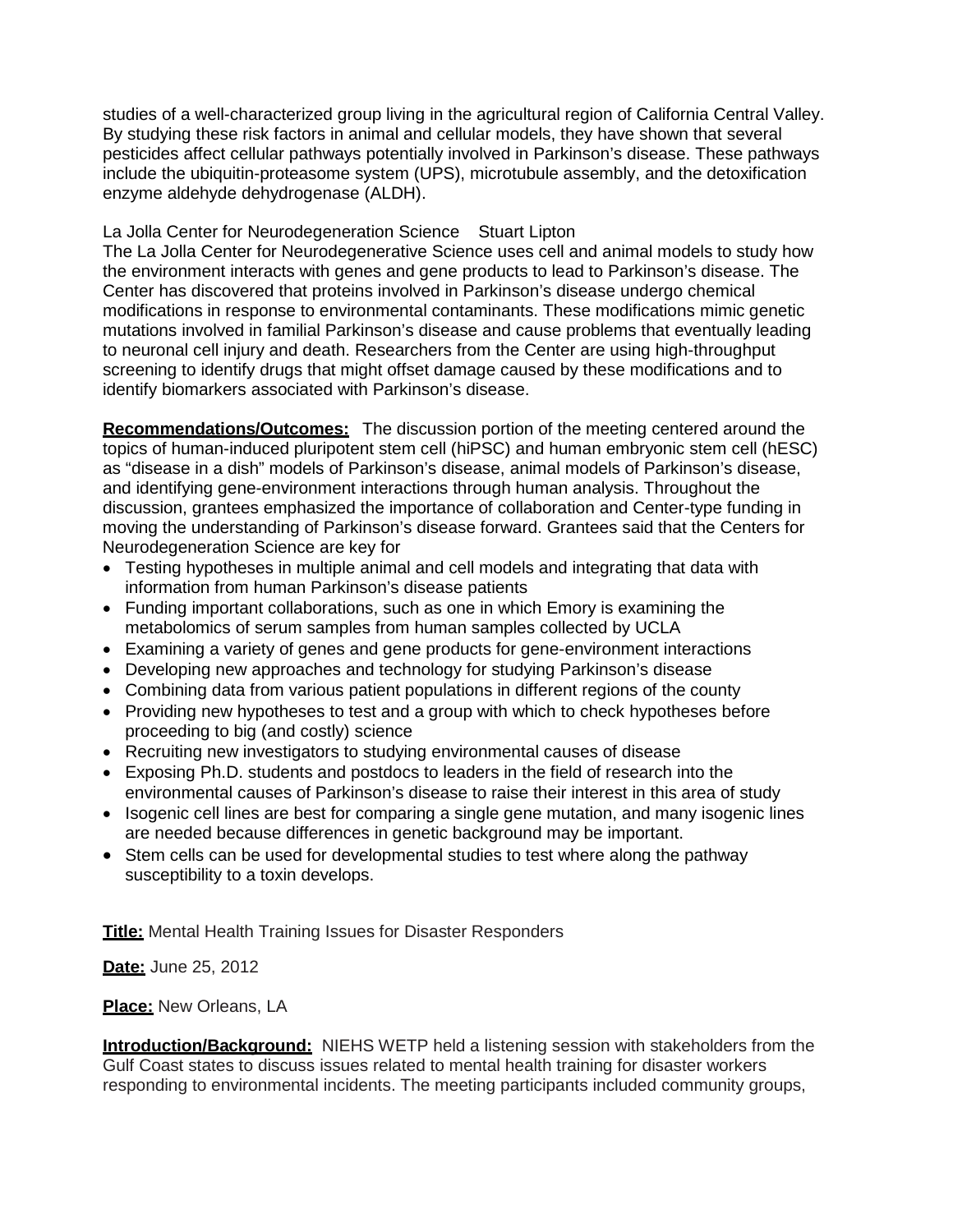Gulf Coast primary care physicians, Gulf Coast mental health providers, academia, federal partners, and grantees from the WETP.

**Meeting Highlights:** Three objectives were identified for the meeting: identify and highlight best practices; identify collaborations / networks, and identify gaps in mental health training for workers. Ultimately, the expected products include: a revised set of pre and post disaster training tools and a mechanism to effectively and efficiently disseminate the training.

Two main themes came out of the meeting: 1) Pre-training of workers provides more competent and resilient workers. Participants understood that while "just-in-time"/incident specific training has an impact, pre-disaster training of workers is highly recommended. 2) Performing as a community team, involving public health, primary care, community programs, and mental health providers' results in better outcomes than does working in silos.

**Recommendations/Outcomes:** To close the meeting, NIEHS WETP staff laid out the process for moving forward with this project to include developing new or updating existing curricula and then working to communicate the existence of the materials and working to get them integrated into the existing training programs or finding new opportunities in which to provide the material.

**Title:** Safety and Health Trainers Exchange for Nuclear Workers

**Date:** May 7-8, 2012

#### **Place:** Knoxville, TN

**Meeting Highlights:** NIEHS WETP held a National Trainers Exchange for trainers in the national nuclear weapons complex. Over 100 HAZMAT and RAD safety and health trainers responsible for training more than 35,000 workers annually who engage in environmental restoration activities at DOE nuclear weapons sites came together to share best practices and new techniques to increase training effectiveness across the DOE Complex through a series of workshops conducted by the trainers themselves. Trainers from the eight consortia funded under the DOE Nuclear Worker Training Program attended the Trainers' Exchange.

Multiple workshops engaged trainers in dialogue about ways to improve training effectiveness through structural organization of trainings. A general consensus emerged among trainers attesting to the merits of student interactive exercises in stimulating greater levels of student learning and information retention. Other lessons learned illustrated approaches to maximize the effectiveness of PowerPoint presentations, including the Assertion Evidence approach, which relies primarily on visual evidence to support brief informational text on lecture slides. Furthermore, trainers from across the DOE Complex cited student evaluations as an essential component to assessing training effectiveness and revising curricula to meet trainee and workplace needs.

Participants also shared what they thought about and learned from the Trainers' Exchange. Participants enjoyed several workshops, including but not limiting to topics on alternative asbestos control method, BP spill lessons learned, behavior based safety, and sense of smell. Participants also felt that the interactions and quality of presentations were outstanding. One participant noted that while the argument is always that one site is different from the other, at this trainers' exchange, they learned that everyone is concerned with the same safety and health issues. It was recommended to bring future trainers' exchanges to other DOE sites across the country to show that this type of resource is available.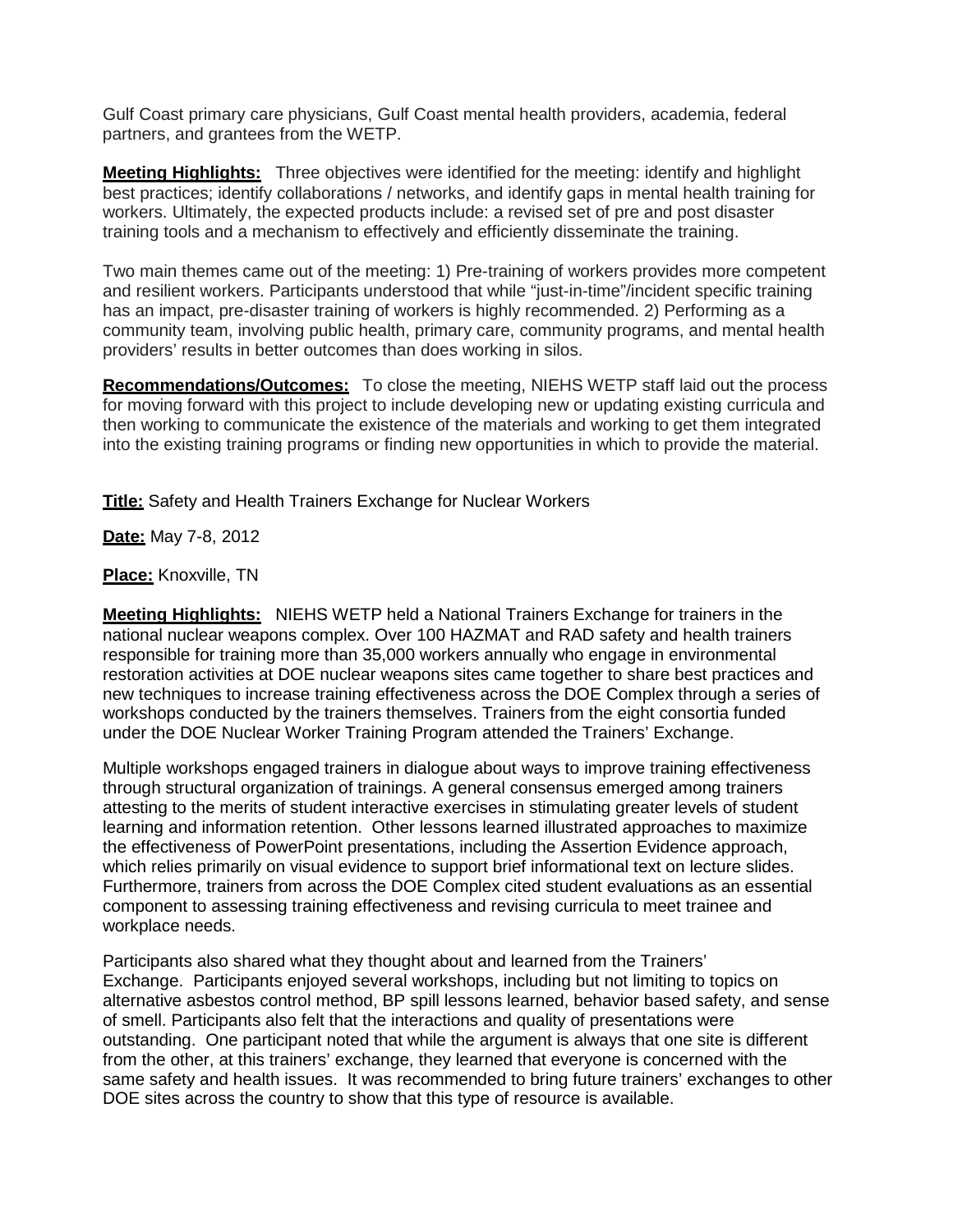**Recommendations/Outcomes:** In moving forward, NIEHS will continue to collaborate with DOE Office of Health, Safety and Security (DOE-HSS) in participating in the development and implementation of the training reciprocity program and in coordinating the activities of its awardee community. NIEHS will also continue to support DOE-HSS in the implementation of its goals to improve the health and safety of workers across the DOE nuclear weapons complex.

**Title:** Human Genes and the Environment Training Program Directors Meeting

**Date:** July 9, 2012

# **Place:** NIEHS

**Introduction/Background:** The Human Genes and the Environment Training Initiative was a cooperative effort between the NIEHS and the National Human Genome Research Institute to define and train health scientists in the emerging interdisciplinary field of Environmental Genomics. The goal is to produce trainees who can bridge genetics/genomics and the environmental health sciences and focus research efforts on understanding the relative contributions of genetics/genomics and environmental exposures on the etiology of common diseases.

**Meeting Highlights:** Program Directors, faculty and trainees of the Human Genes and the Environment Training Program met in Rodbell Auditorium on the NIEHS campus. The meeting, which was a follow-up to a recommendation of a working training directors meeting in Cincinnati last fall, allowed the trainees across the three funded programs to share their research with other trainees and to better understand the research programs across the three funded programs. Faculty from each of the three funded programs gave an overview of the program, the program objectives and the training elements of their program. Five faculty and ten trainees participated in the meeting. Dr. Carol Shreffler, COSPB, is the program director for the Training Program and organized the meeting.

The three funded training programs include: Interdisciplinary Training in Genes and the Environment, Harvard School of Public Health, Marianne Wessling-Resnick, Program Director; Gene-Environment Interactions Training Program, University of Cincinnati, Daniel Nebert, Program Director; and, Human Disease and the Interplay between Genes and the Environment, University of Arizona, Terrence Monks, Program Director.

**Title:** HHS Environmental Justice Stakeholders Implementation Meeting

**Date:** July 16 & 17, 2012

**Place:** NIEHS

# **Background**

The National Institute of Environmental Health Sciences (NIEHS) staff members are actively engaged in the [HHS Environmental Justice working group.](http://www.hhs.gov/environmentaljustice) The working group developed a [2012 HHS EJ Strategy](http://www.hhs.gov/environmentaljustice/strategy.html) and Implementation Plan in response to the re-invigorated efforts at EPA to coordinate [Federal](http://www.epa.gov/compliance/ej/interagency/) agencies with a commitment to addressing EJ issues as part of a Federal [Interagency Working Group.](http://www.epa.gov/compliance/ej/interagency/) In support of the HHS EJ working group, NIEHS hosted the *HHS Environmental Justice Stakeholders Implementation Meeting* to explore partnership opportunities, share the progress HHS has achieved in implementing and promoting EJ, and to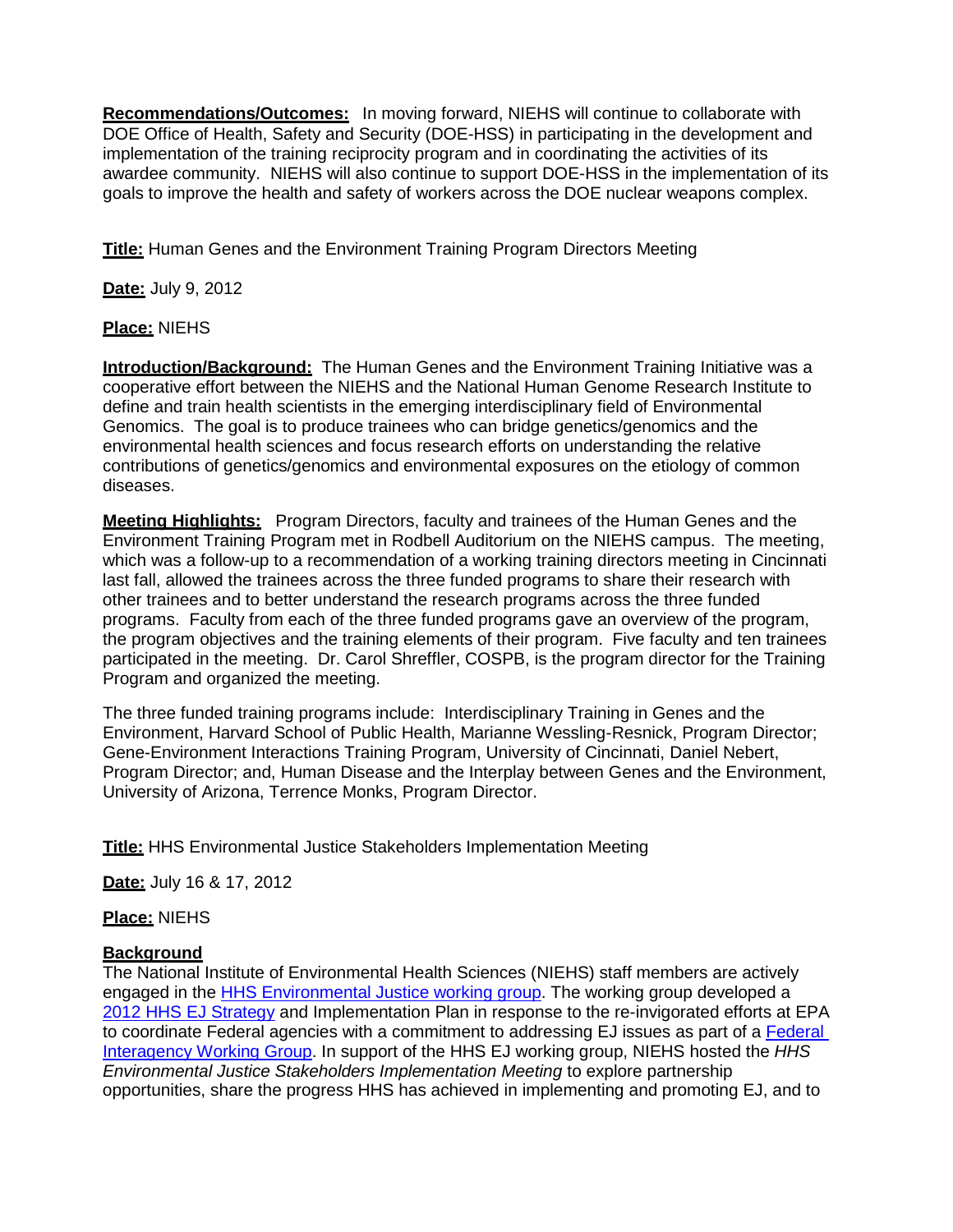get stakeholder feedback regarding the implementation of its EJ Strategy and Implementation Plan. The meeting brought together thirty HHS officials and fifty-eight community and other stakeholders from across the country to engage in an interactive dialogue focusing on the implementation of the 2012 HHS Environmental Justice Strategy.

## **Meeting Highlights**

**Community Tours:** Participants had the opportunity to go on two different tours. The first was to the Rogers Road Community and Landfill Struggle, Chapel Hill, NC. The Rogers Road Community has dealt with Orange County's landfill in their backyards for almost 40 years with little compensation. While the county commissioners voted in October of 2011 not to extend the landfill, many issues still remain. The community continued to ask for sewer, water, and reduced traffic on their roads. Many of these homes rely on well water and have failing sewer systems. In 2010, studies were conducted on 11 wells in the Rogers Road community. The study released results that only two of the eleven tested wells supplied water that was within the EPA's water standards. Once water lines were run to the community, the sewer and water hookup fees were so high that these households could not afford them. The community has also been burdened by illegal dumpsites.

On Wednesday, July 18, 2012, participants took a community tour to explore agricultural issues in North Carolina. This tour visited a migrant farmworker advocacy organization, Farm Labor Organizing Committee (FLOC) in Dudley, NC and the Rural Empowerment Association for Community Help (REACH) which has spearheaded campaigns to limit human exposure to hog waste and improve containment and cleanup activities in Eastern North Carolina.

**EJ Town Hall Meeting at Hayti Heritage Center:** The Federal Interagency Working Group (IWG) on Environmental Justice hosted a town hall meeting on July 16, 2012, from 7:00 p.m. – 9:00 p.m. at the [Hayti Heritage Center](http://www.hayti.org/) in Durham. It was the first such town hall meeting in which community representatives were featured up front with the federal representatives. Over 100 participants heard about Warren County and its EJ legacy, about CAFOs, and disproportionate industrial and landfill sitings in proximity to African American communities. Representatives from EPA, HHS and DOJ (Department of Justice) spoke briefly about their activities to address EJ issues in NC and nationally. There was healthy conversation about the role of the DOJ in following up on environmental crimes.

**Meeting sessions:** The meeting brought together Federal partners along with community leaders, academics, and representatives of state departments and national organizations to discuss and provide feedback on progress made on the HHS EJ strategy. In addition, it encouraged participants to identify other potential partners that should be a part of the process of implementing the strategy. The breakout sessions on the second day focused on the four central elements of the HHS EJ Strategy: Research and Data Collection, Services, Education and Training, and Policy. A representative from each element then reported back on the discussions and key points from the breakout. Those highlights are being pulled together. Chip Hughes led a large portion of the meeting and provided concluding comments. Sharon Beard organized and moderated a session on applying for federal grants, in addition to updating participants on the cross-cutting efforts on education and training. Liam O'Fallon led the breakout session on Research and Data Collection. John Balbus co-led the Policy breakout and provided an update on the cross-cutting activity on global climate change.

**NC Environmental Justice Network:** The success of this meeting can be attributed to the partnership with the NC Environmental Justice Network and their willingness and ability to identify key stakeholders in NC and arrange the tours for the meeting. Special thanks go out to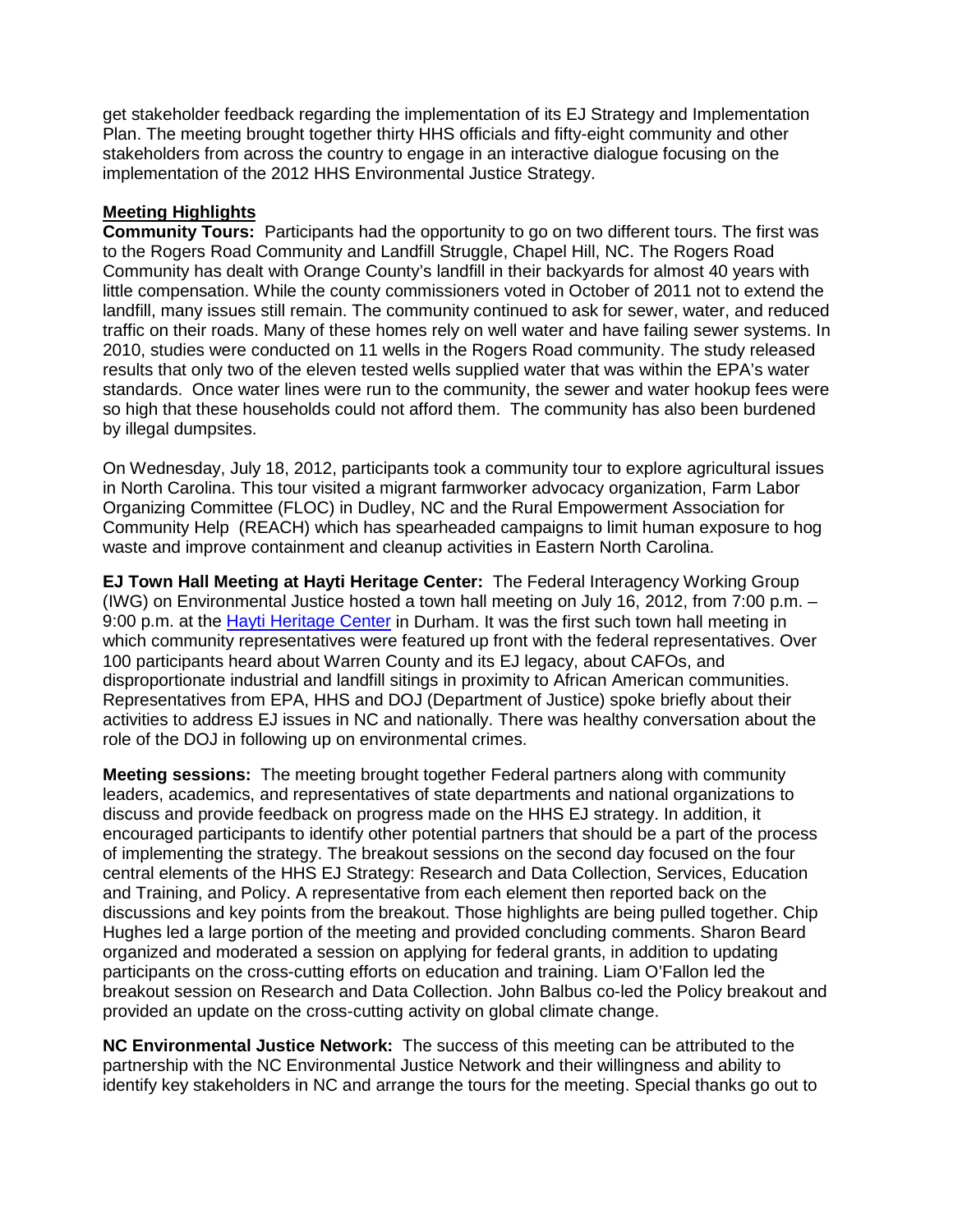Naeema Muhammad, Gary Grant, and Steve Wing.

#### **Recommendations/Outcomes**

The participants were laudatory and appreciative of this meeting. Many noted that as HHS continues to implement the strategy, the HHS team should revisit recommendations from previous meetings, especially the 1994 workshop that NIEHS hosted. The final set of recommendations in the meeting summary will come out in the next few weeks.

**Title:** Annual Integration Meeting of the Breast Cancer and the Environment Research Program

**Date:** July 23 – 24, 2012

#### **Place:** NIEHS

#### **Background**

Jennifer Collins, Caroline Dilworth, Symma Finn, and Les Reinlib of SPHB and their colleagues at NCI organized and ran the Breast Cancer and the Environment Research Program (BCERP) Annual Integration Meeting. This year's annual meeting took place July 23 – 24, 2012 on the NIEHS campus in RTP and included approximately 60 members of the program as well as NIEHS and NCI staff. The purpose of the annual integration meeting is to provide an opportunity for grantees to discuss emerging study findings and identify potential points of collaboration among the epidemiologists, laboratory scientists, and community engagement participants of the program.

#### **Meeting Highlights**

Major highlights of the 2012 meeting include presentations by two investigators outside the BCERP program but with shared research interests: Drs. Karin Michels of Harvard University and Russ Glasgow of NCI. Dr. Michels made a keynote presentation and provided an extensive overview of the complex relationships between body size over the lifespan and breast cancer risk, including the association of changes in pubertal timing and early life environmental exposures. Dr. Glasgow of NCI gave a presentation on dissemination and implementation strategies for research findings, particularly when involving community engagement. Other highlights of the meeting include a special presentation of BCERP Puberty Studies group to the BCERP External Advisory Board (EAB) and Working Group of Breast Cancer Advocates (WG) on progress and interactions of this particular component of the BCERP. The Community Outreach and Translational Core (COTC)/Community Partner group also held a special breakout session on communicating and interpreting the language of science.

#### **Recommendations/Outcomes**

The main recommendation coming from the meeting was the need for increased integration of the Puberty Study/COTC and Windows of Susceptibility/Community Partner components of the program. In particular, there is a desire to have more opportunities to identify and discuss questions that have arisen from preliminary findings (in some cases that appear to be contradictory to initial hypothesis) amongst both the epidemiological and laboratory-based investigators. Moving forward, the group plans to develop a webinar series where all members of the BCERP will have the opportunity to present and discuss new research findings on a regular basis. The group is also exploring opportunities to increase integration at the upcoming scientific meeting of the BCERP, which will be held in San Francisco in November 2012.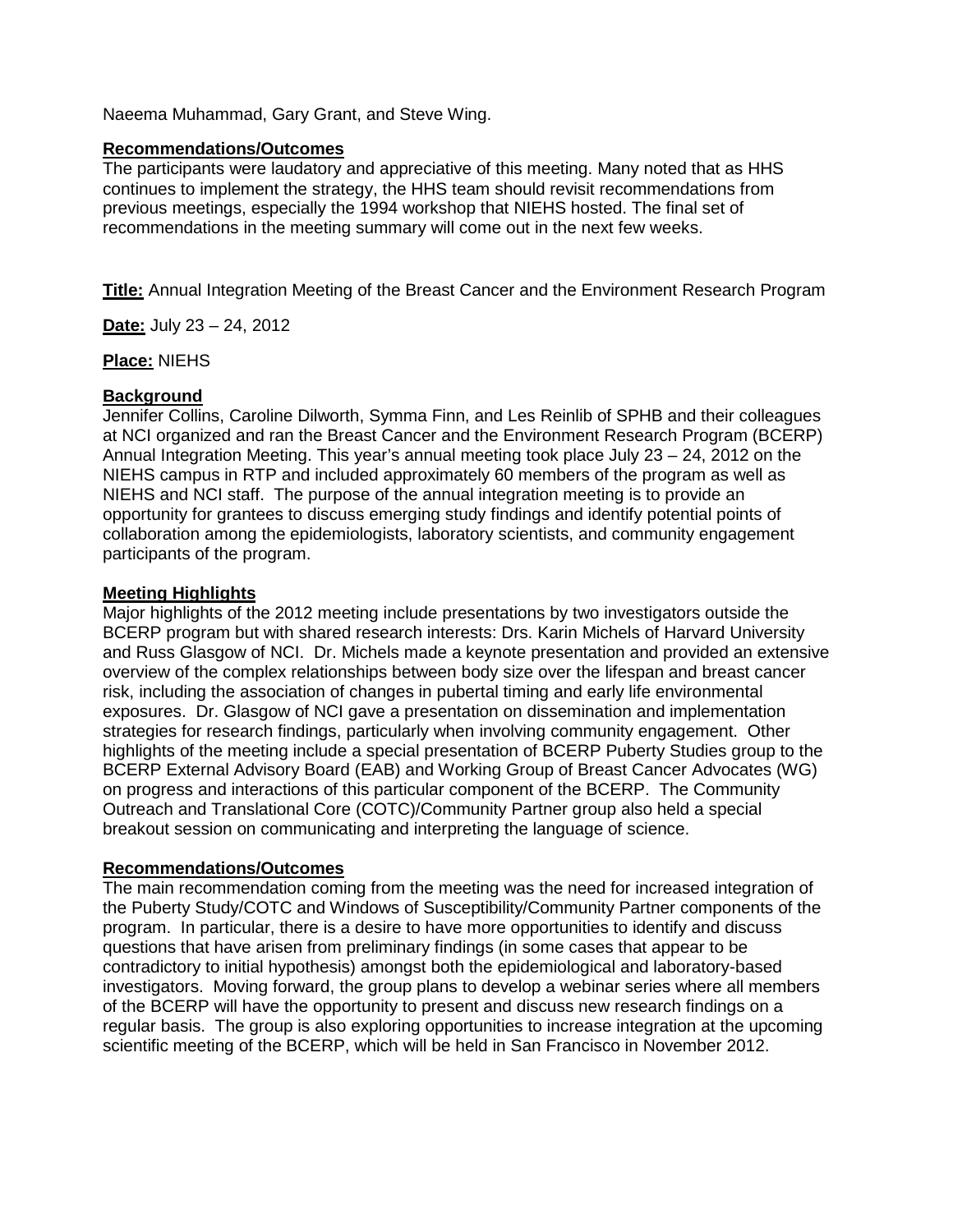#### **Title:** NIEHS-SAMHSA Invited Workshop

**Date:** July 26-27, 2012

**Place**: Hotel Indigo, Research Triangle Park, NC

#### **Background**

The Deepwater Horizon (DWH) disaster that began in April 2010 has had, and will continue to have, profound effects on the residents living in the Gulf of Mexico region. The NIEHS, through both intramural and extramural efforts, has ongoing studies focused on the potential health impacts of the DWH disaster on workers involved in the clean-up (i.e., the intramural GuLF STUDY headed by Dr. Dale Sandler) and of residents (i.e., extramural DWH academiccommunity research consortia) living in Gulf state communities. Among the health issues of concern are the emotional and behavioral effects that the DWH disaster has had on workers, families, and children.

In 2012, the Substance Abuse and Mental Health Services Administration (SAMHSA) initiated an interagency agreement with NIEHS to make available additional funding to extend the current mental health and resiliency research being conducted by the DWH consortia. It is within this context that the NIEHS convened an invited workshop on July 26-27, 2012 in coordination with SAMHSA to begin development of a research plan that could be conducted with the funding and that would potentially address research gaps or address key research questions.

#### **Meeting Highlights**

The NIEHS-SAMHSA meeting was held at the Hotel Indigo, Research Triangle Park, NC and was attended by approximately 38 individuals representing NIEHS, SAMHSA, and both academic and community partners affiliated with the DWH consortia, as well as outside experts recognized as leaders in disaster mental health research. Following overview presentations by the consortia members on their current research in mental health and resiliency, GuLF STUDY and WETP presentations were given by the outside experts. These included presentations by Dr. Lawrence Palinkas on "Resilience and Responses to Oil Spills," drawing from his experience with The Exxon Valdez Oil Spill; Dr. Rosalind Wright on "Examining Health Effects of Multiple Stressors over the Lifecourse: Childhood Asthma Paradigm," which focused on her supported research related to Project Access (Asthma Coalition for Community, Environment and Social Stress)"; and Dr. Nicole Nugent on "Conducting Longitudinal Research on Mental Health Outcomes Post-Disaster with Children," that considers the integration of biological, the psychological and the sociological factors. In addition, Dr. Howard Osofsky provided background information on his mental health studies in the Gulf and the activities related to the BP settlement funds he has received. The DWH Resiliency Working Group presented a draft concept for an integrated project on mental and behavioral effects related to the DWH. The presentations and data provided a context for the ensuing discussion of additional research needs and helped to ensure that research gaps were identified and that any plans for research would not duplicate existing efforts. The remainder of the meeting was devoted to group discussion to identify hypotheses, research questions and methodological approaches for extending the current DWH studies.

### **Recommendations/Outcomes**

At the end of the day-and-a-half meeting, there were a number of research questions identified for further consideration. These included the following: Can community level interventions or structures optimize individual and community resilience? What are the areas of susceptibility that are interdependent between individual and community resilience? What role does culture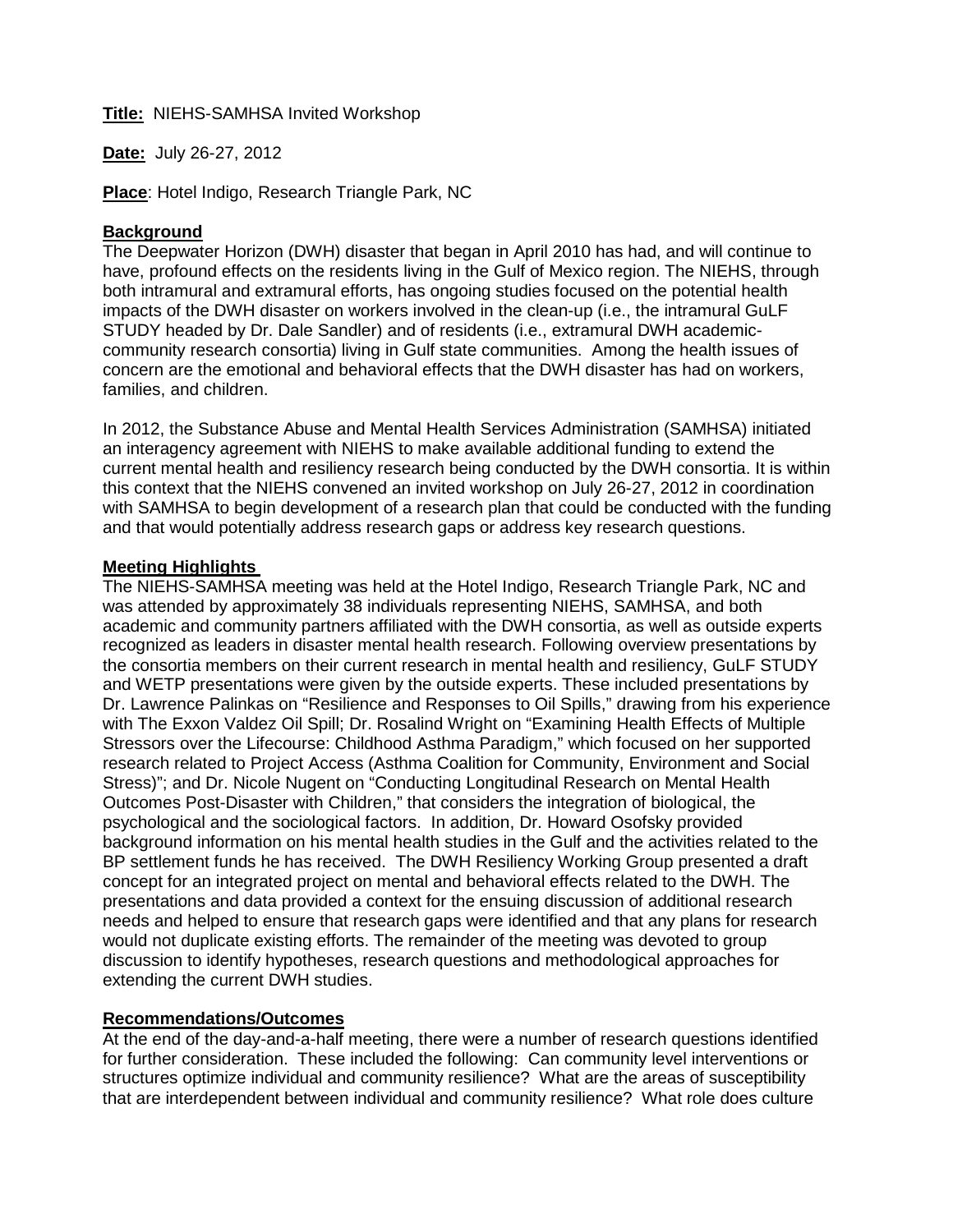play in resiliency? Does social conflict around disasters both at the community and family level inhibit resilience? The DWH RWG will continue to refine the research plan over the coming months, based on the input and information shared at the workshop.

# *Staff Activities*

**Dr. Gwen Collman** served as co-chair of the Scientific Program Committee for the International Society of Environmental Epidemiology Meeting on August 26-29, Columbia, SC.

**Dr. Collman** gave a talk on data sharing in a symposium on privacy and confidentiality issues in environmental epidemiology data and met with junior investigators to discuss their perspective on needs for data sharing in the future in an early risers session.

**Dr. Collman** convened and chaired a plenary panel bringing together US and European agencies to discuss future directions for the field of Environmental Epidemiology at ISEE.

**Dr. Collman** participated in a lunchtime conversation and Latino cancer researchers with Dr. Robert at the National Latino Cancer Summit, July 24, 2012.

The DERT Training Committee finalized and distributed the DERT New Employee Onboarding Manual. The Manual contains information to help new staff understand processes, acronyms, and day to day operations in DERT.

On May 14-15, 2012 **Dr. Frederick Tyson** (COSPB) moderated a session at the Annual All Hands Meeting for the Roadmap Epigenomics Program. He also served as an organizer at this meeting. On May 16, 2012, Dr. Tyson chaired the Reference Epigenome Mapping Consortium (REMC) Steering Committee Meeting and presented on the consortium's progress. He served as an organizer for this meeting too. Both meetings took place in Bethesda, MD.

On June 3-8, 2012 **Dr. Tyson** participated as a panel speaker at the Oceans and Human Health Gordon Conference held on the campus of the University of New England in Biddeford, ME. Along with colleagues from the National Science Foundation and the National Ocean and Atmospheric Administration, he served as a panelist in a discussion regarding the current state and immediate future of Federal agencies' commitments to the support of OHH research.

**Dr. Tyson** participated as an organizer for the NIH Roadmap supported Surrogate Tissues Workshop, where the opportunities and obstacles were discussed with respect to the epigenomic analyses of surrogate tissues, e.g., peripheral blood leukocytes for analyses of epigenomic changes in less accessible tissues e.g., neuronal tissues. This meeting was convened on August 28, 2012 in Natcher Auditorium on the NIH campus in Bethesda, MD.

**Dr. Tyson** participated as an organizer and speaker at the annual International Human Epigenome Consortium (IHEC) Meeting in Seoul, South Korea, September 4-8, 2012. This was the third annual IHEC meeting. Dr. Tyson serves as a member of the IHEC Executive committee and gave an update on progress made by the NIH supported REMC.

At the end of June 28-29, **Dr. Annette Kirshner** (COSPB) attended a Department of Defense sponsored meeting on "Parkinson's Disease Models, Biomarkers & Biochemical Pathways" and presented on the biomarkers portfolio that we support at NIEHS.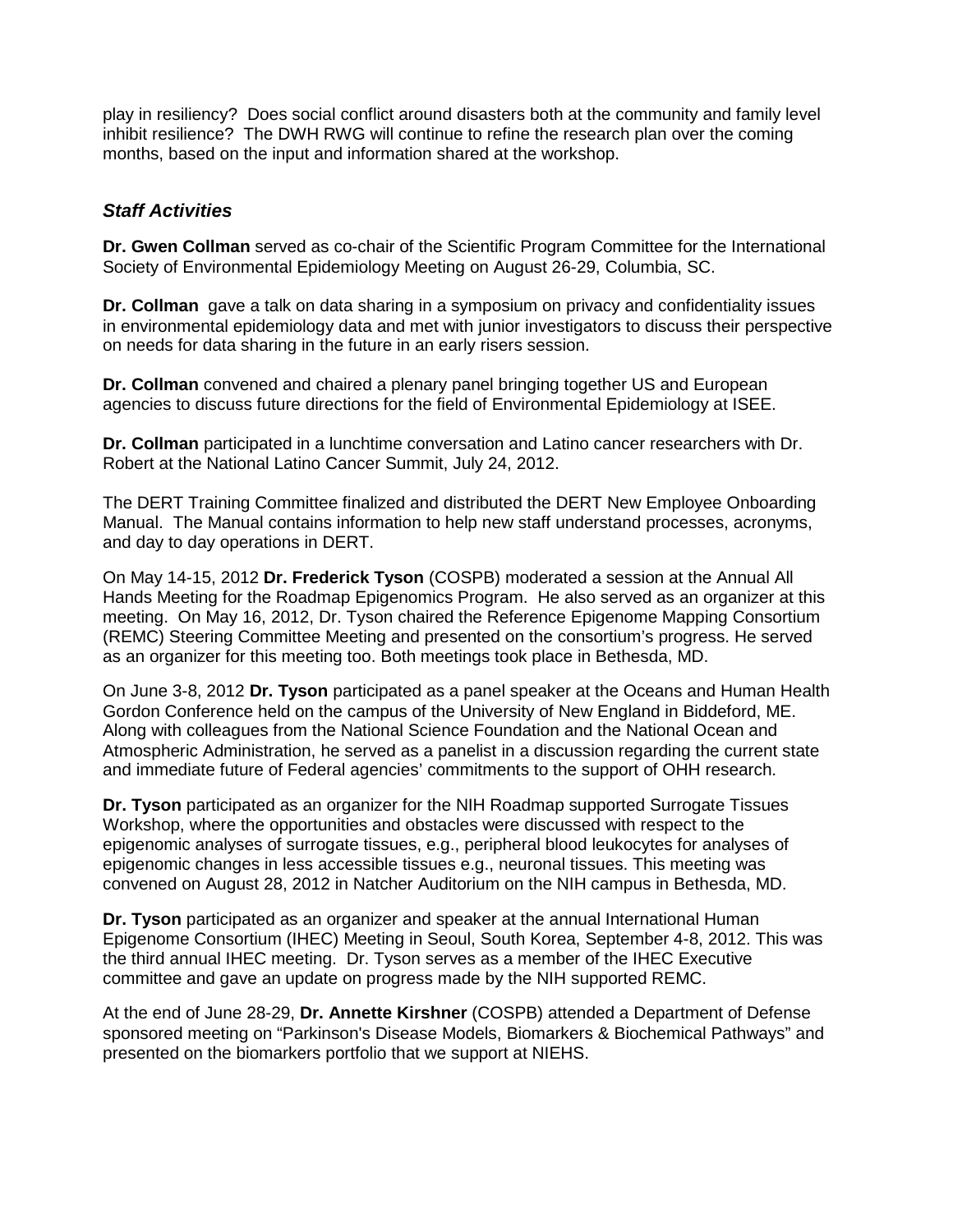**Dr. Lisa Helbling Chadwick, Dr. Jerry Heindel,** and **Dr. Thad Schug** (COSPB) attended the Gordon Research Conference on Environmental Endocrine Disruptors on June 3-8, in Mt. Snow, VT. Dr. Heindel chaired a session on Gene-Environment Interactions, Epigenetics, and EEDs.

**Dr. Bill Suk** (CRIS) participated in series of meetings regarding arsenic exposures and disease etiology at Bangkok, Thailand, June 29 - July 7, 2012 in preparation for a symposium on the same subject in Hanoi, Vietnam July 8-10, 2012. He attended a series of meetings at the Chulabhorn Research Institute, July 14-16, 2012 to take part in series of meetings and forums on the implementation and continuation of series of projects related to environmental health research and training.

The Interagency work group developing the "My Air, My Health" Challenge has completed the development process. The challenge is undergoing clearance currently and is expected to be announced June 6, 2012 by Dr. Birnbaum. **Dr. David Balshaw** (CRIS) and Dr. Allen Dearry have represented NIEHS in the development of the challenge.

**Dr. Balshaw** and **Dr. Aubrey Miller** participated in the Common Fund strategic planning meeting in Potomac, Maryland May 17-18, 2012. A group of invited external experts proposed potential Common Fund Initiatives at the outset of the meeting and were developed through a series of small group discussion. Five proposals were presented in detail to NIH Director Francis Collins. Two additional concepts were also discussed at a very cursory level with Dr. Collins.

**Dr. Suk** and **Dr. Danielle Carlin** (CRIS) visited the University of Arizona P42 Superfund Research Program Center on May 2-4, 2012 to celebrate the induction of Dr. Raina Maier as the new Director of the Center. She has replaced Dr. Jay Gandolfi, who is retiring December 12, 2012. Dr. Suk visited with several of the leaders at the University, met with several Center Project PIs and had lunch with Center trainees. Dr. Carlin traveled to the Iron King Humboldt Smelter Superfund site with some of the Center's trainees and faculty. Dr. Carlin was shown the phytostabilization test plots and particulate monitoring equipment at the site and visited the gardens of some of the community members from Dewey-Humbolt who have participated in the Gardenroots: The Dewey-Humboldt, Arizona Garden Project which is led by Monica-Ramirez-Andreotta.

**Dr. Carlin** visited the University of Washington P42 Superfund Research Program Center on June 25 - 27, 2012.

**Dr. Carlin** visited the Harvard School of Public Health P42 Superfund Research Program Center on July 25, 2012. The purpose for her visit was to meet with several of the project and core leaders, and Center trainees as well as to discuss the transition of the Center from Dr. Wright to Dr. David Bellinger.

**Dr. Heather Henry** (CRIS) attended the SERDP and ESTCP Workshop on Research and Development Needs for Long-Term Management of Contaminated Sediments held July 25-26, 2012 in Seattle, WA. During this meeting, state/federal stakeholders joined representatives of academia and engineering firms to discuss specific sediment R&D issues that would be helpful in getting to remedial decisions and implementation. The purpose of the meeting was to provide input for the DOD's upcoming RFA on environmental restoration and contaminated sediments. SERDP and ESTCP are the DOD's environmental research grant program.

**Dr. Henry** visited the Lower Duwamish Waterway Superfund site on July 24<sup>th</sup> to see the deployment of passive sampling devices that are being developed by SRP OSU grantee Kim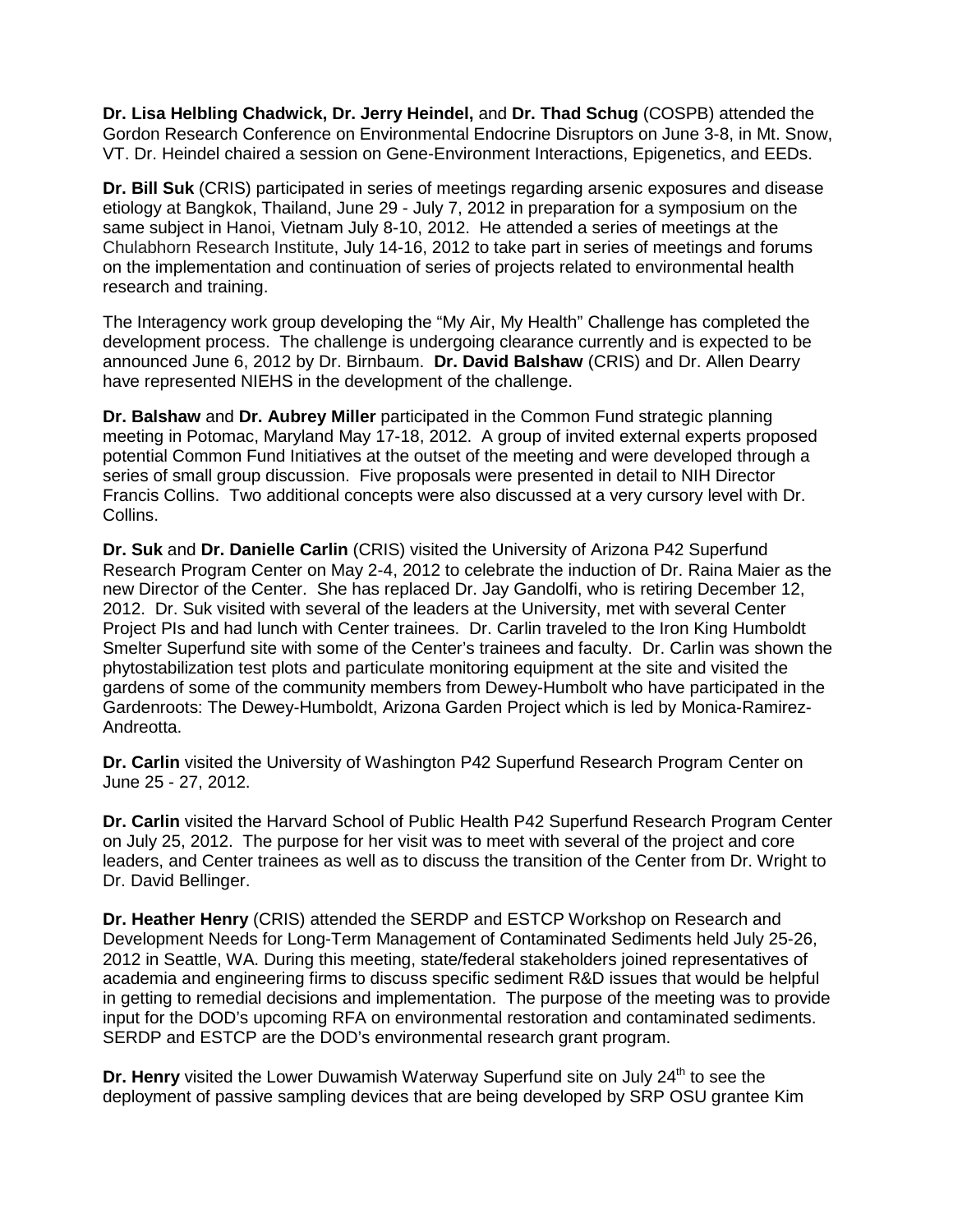Anderson. The devices are placed in the air, into the sediment, and in the free water and are fitted with materials that selectively attract PCBs. They are left in place for about 3-4 months and give an indication of the bioavailable form of the contaminants.

**Dr. Henry** visited SRP lab facilities at University of Washington on July 26<sup>th</sup>.

**Dr. Kristi Pettibone** (PAB) led an effort to obtain a generic Office of Management and Budget (OMB) clearance last fall. The application was approved in June. This will enable PAB staff to collect data about outputs, impacts or achievements the grantees made, as well as grantees' thoughts on program management from up to 200 NIEHS grantees per year. This approval will enable a limited but intensive data collection from grantees to document their key impacts.

**Dr. Pettibone** attended an intensive training on Social Network Analysis from June 4-8. The training will enable PAB to evaluate and understand the collaborative achievements of the consortia funded by NIEHS, including the BPA and Nano ARRA projects. Potential analyses will include assessments of the density of the networks, identification of key players in the networks, and analyses of the fields represented in the networks. The goals of the consortia are to foster collaborations and facilitate interdisciplinary research and these analyses will help us understand if we are meeting these goals.

**Mr. Jerry Phelps** (PAB) participated in the Staff Training in Extramural Programs (STEP) Annual Triage Meeting (July 11-12) during which the ten STEP Forum topics for FY13 were selected. Topics include: "Change is Inevitable: How to Lead It," "HIV/AIDS: Have We Conquered the Demon?," "Dietary Salt: To Shake or Not to Shake?," "NIH and Social Media: You've got Connections!," "Got (enough) Vitamin D?," "Body Re-engineering: Leaping Towards the Future," "Allergies: Food, Drugs, and Pollen - OH MY!," "Behavior Change: Why is it so Hard?," "Pediatric Clinical Trials: It's Not Just Child's Play," and "Coexisting Diseases: How to Live with Double Jeopardy."

**Ms. Helena Davis** (PAB) has been working with **Ms. Nicole Popovich** (DERT OD) and Ed Kang, OCPL, to push new DERT website content to the public NIEHS Website using the new content management system. For the past year, Helena has led a science writing contract to revise the content of the website, following a new structure. Over 50 pages have been written, including many new stories of discovery, highlighting exciting narratives of science advances. Many new webpages went live to the public in July.

**Dr. Christie Drew** (PAB) and **Dr. Pettibone**, working with developers at Open Intelligence and the DERT Training program (**Drs. Carol Shreffler** and Mike Humble (COSPB)), continued rolling out the CareerTrac Trainee tracking program to 23 NRSA-T32 program director's. Two webinars (July 25 and July 27) were held to introduce Training Directors and their assistants to the CareerTrac program and assist with an initial upload of existing training data into the system. Webinars were well attended, and participants are generally enthusiastic about storing training data in CareerTrac.

The CareerTrac team has also made significant progress in importing baseline data for 1400 trainees funded by the Superfund Research Program. The system was demonstrated to Superfund grantees and administrators on July 31. Approximately 175 SRP users now have direct access to CareerTrac and can add trainee data directly to the system, search trainees, and create reports. (Team includes: **Dr. Drew** and **Ms. Davis** (PAB), **Dr. Carlin** and **Mr. Edward Pope** (SRP), F.O. Finch, Doug Giles, and Michael Wilburn (Open Intelligence)).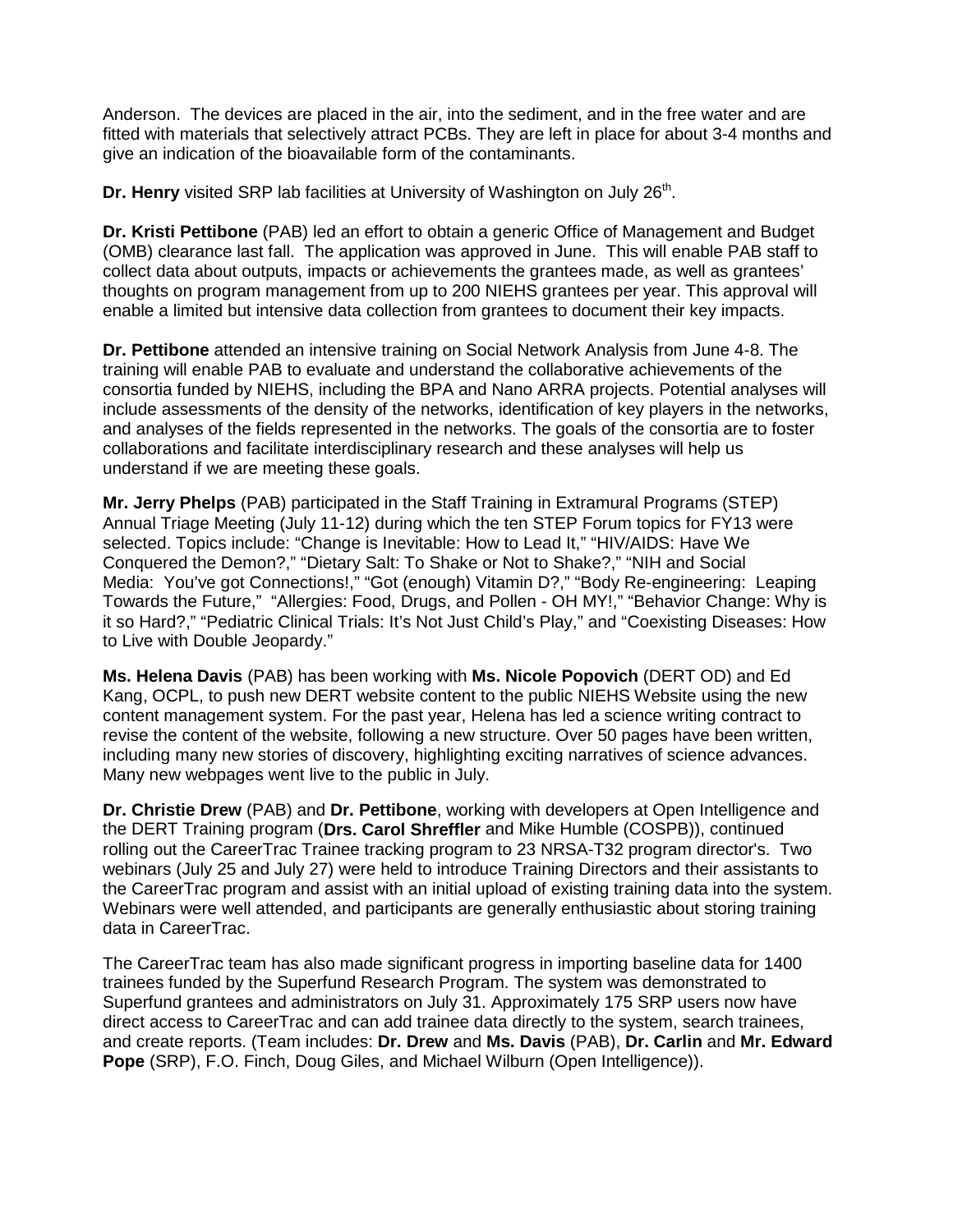**Ms. Elizabeth Ruben** (PAB) attended the NIH Portfolio Analysis Symposium on July 23-24. The Symposium focused on the use of data-driven methods to inform management of the NIH investment in biomedical research and featured internationally renowned experts in portfolio analysis methods and best practices.

**Dr. Dan Shaughnessy** (SPHB) will be participating in the NAS workshop, "Exploring Human Genomic Plasticity and Environmental Stressors: Emerging Evidence on Telomeres, Copy Number Variation, and Transposons" that is part of the workshop series, "Emerging Science for Environmental Health Decisions." This will be held in Washington DC on Oct. 4-5.

**Dr. Caroline Dilworth** (SPHB), **Dr. Kimberly Gray** (SPHB), **Dr. Kimberly McAllister** (SPHB), **Mr. Liam O'Fallon** (SPHB), **Dr. Claudia Thompson** (SPHB), **Dr. David Balshaw** (CRIS), **Dr. Cindy Lawler** (COSPB), **Dr. Thad Schug** (COSPB) and **Dr. Carol Shreffler** (COSPB) attended and were actively involved in the International Society of Environmental Epidemiology Annual Meeting in Columbia SC August 26-30. Drs. Dilworth and Gray organized a New Investigator workshop on funding Opportunities. Dr. Dilworth and Mr. O'Fallon organized the "Community-Engaged research to Address Environmental Health Concerns across the Carolinas" session. Dr. Dilworth also chaired a session on "Heatwaves, Mortality and Risk Communication." Dr. Thompson gave an oral presentation on "Community-Based Participatory Research through the Lens of Environmental Health: More than a Catchy Sounding Name" during the *Disparities and Disasters: Implications for Environmental Health Science, Policy, and Practice Symposium*. Drs. Gray and Lawler organized a symposium titled "Challenges and Pitfalls of Multi-Site Collaboration in International Autism Environmental Epidemiology Studies."

**Dr. Lisa Chadwick** (COSPB), **Dr. Kimberly McAllister** (SPHB), **Dr. Fred Tyson** (COSPB), and **Dr. Leroy Worth** (SRB) were on the planning committee an Epigenomics Roadmap sponsored one-day meeting on "Epigenomic Surrogates for Difficult to Access Tissues" held August 28 at the Natcher Center on the NIH campus.

**Dr. Gray** attended the National Children's Study 7<sup>th</sup> Federal Consortium Meeting hosted by NICHD. The goal of the meeting was to inform federal partners about the Study's progress, present current goals, seeks ways to collaborate amongst federal agencies and to share data resource opportunities.

*Dr. Finn* participated in an NCI-organized Community Health Expo, held in Silver Springs MD Civic Center on Saturday, July 14, 2012. The NIEHS exhibit included a poster highlighting the benefits of diet and exercise to prevent obesity ("To Win You Have to Lose") and posters about asthma triggers and making health choices ("Health Choices can Be Easy Choices"), as well as informational materials on breast cancer and the environment, ozone, avian flu, asthma, and children's pamphlets on genetics/epigenetics and environmental health.

**Dr. Gray** attended a series of National Children Study Meetings held in Bethesda, MD July 10- 11. Dr. Gray sits on the Interagency Coordinating Committee for the NCS.

**Dr. Dilworth** and **Mr. O'Fallon** participated in the North Carolina Association of Biomedical Research (NCABR) teacher workshop titled "Chemicals, the Environment, and You", which was co-sponsored and hosted by NIEHS on June 19, 2012. Mr. O'Fallon gave the opening remarks for the workshop, including welcoming the teachers to NIEHS and providing a brief overview of the NIEHS and Environmental Health Science. Dr. Dilworth gave a presentation on "Breast Cancer and the Environment".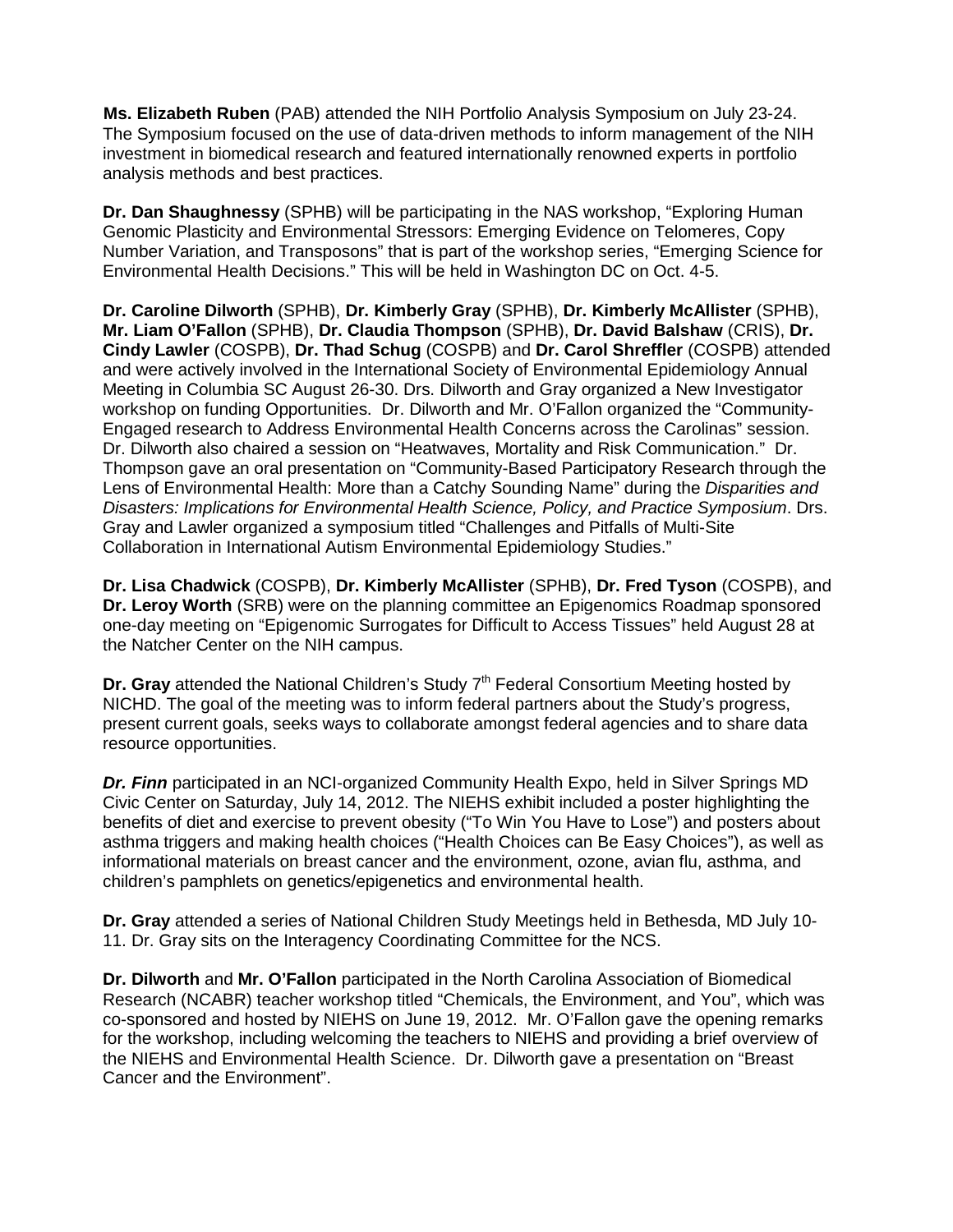**Dr. Les Reinlib** attended Mammary Gland Biology Gordon Conference held in Lucca Italy, June 9-15. Les spoke to approximately 50 young investigators who aspire to academic research and served as a mentor on grant funding and research priorities in mammary gland biology.

**Dr. McAllister** attended the 2012 meeting of the InterLymph Consortium held at Natcher Conference Center in Bethesda, MD on June 7-9, 2012. The InterLymph Consortium supports international collaborations among researchers and provides a framework for efficient publication of original meta-analysis and pooled analysis of studies related to the genetic and environmental risk factors for lymphoid cancers through epidemiological studies.

**Dr. Dilworth and Dr. Reinlib** were asked to serve on the steering committee of the newly formed "Trans-Agency Early-life Exposures and Cancer (TAEEC) Working Group." The purpose of the working group, which is being led by NCI with participation from NIEHS, NICHD, NCCAM, the NIH ODS, CDC, FDA and DOD, is to leverage resources across government agencies to facilitate activities aimed at promoting and supporting scientific research on the role of early-life exposures and events and cancer throughout the life course.

**Drs. Gray and Thompson** are on the planning committee for the Household Air Pollution Cookstove Training Course being led by NICHD and FIC.

**Dr. Finn** and **Mr. O'Fallon** are on the trans-NIH planning team for the upcoming NIMHD Summit on the Science of Eliminating Health Disparities. Dr. Finn participates as a subject matter expert and Liam is on the partnerships sub-committee.

**Mr. Ted Outwater** (WETB) attended the Good Jobs Green Jobs conference in Detroit, MI, May 10-11, 2012 and presented on "Environmental Justice: The Catalyst for Green Jobs and Equitable Development" with Kent Benjamin, Acting Deputy Director, U.S. Environmental Protection Agency, Office of Environmental Justice and on "Green or Not: Safety is the Law" with Bill Donovan, Assistant Regional Administrator for Enforcement Programs, Occupational Safety and Health Administration Region 5.

**Mr. Jim Remington** (WETP) represented "NIEHS Deep Water Horizon: Lessons Learned" at the Clean Pacific conference in Long Beach, CA, May16, 2012. Clean Pacific offers top-caliber content for anyone who prepares, prevents or responds to an oil spill or large incident.

**Mr. Outwater** represented NIEHS WETP at the Department of Energy/ National Nuclear Security Administration Cross-Complex Learning/Training Community Workshop held at Sandia National Laboratory, Albuquerque, NM June 19-21, 2012.

# *Staff Awards*

NIH Director's Award**:** *Partnerships for Environmental Public Health Program.* Awardees**:** Lynn Albert, Beth Anderson, Maureen Avakian, John Balbus, Sharon Beard, Justin Crane, Helena Davis, Caroline Dilworth, Christina Drew, Symma Finn, Kimberly Gray, Heather Henry, Joseph Hughes, Michael Humble, Cindy Lawler, Liam O'Fallon, Kristianna Pettibone, Jerry Phelps, Molly Puente, Elizabeth Rubin, Claudia Thompson, Sally Tilotta

Other NIH Director's Awards**:** NIEHS Recipients of Group Awards for Cross-NIH Efforts Brain Disorders (FIC): Annette Kirshner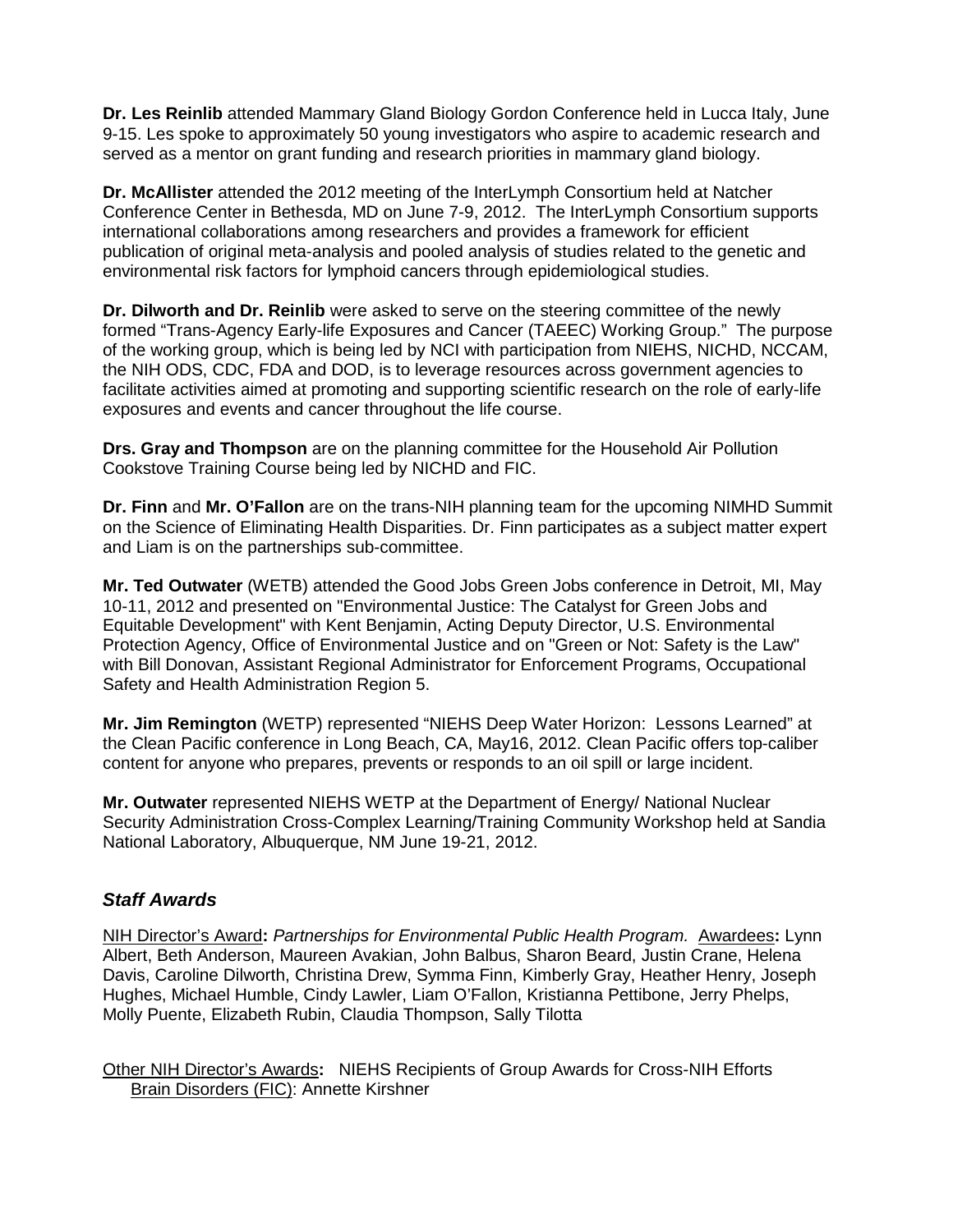National Database for Autism Researchteam (NIMH): Cindy Lawler NIH Blueprint Neurotherapeutics Team (NINDS): Cindy Lawler NCRR/NCATS/ORIP Reorganization (OD): Elizabeth McNair and Pat Mastin Common Fund Metabolomics Leadership Team (OD): David Balshaw

# *Upcoming Meetings*

The Superfund Research Program 25th Anniversary meeting is scheduled for October 21- 23, 2012. It will be held at the Raleigh Marriott City Center. The meeting titled **Superfund Research Program: A Quarter Century of Transdisciplinary Research and Training to Protect Human and Environmental Health** will highlight how the Superfund Research Program advances transdisciplinary approaches to understand the exposure-disease paradigm and in a separate symposium on October 24 will explore topics related to the exposome and other related emerging areas of study.

The SRP grantee at the University of Arizona is hosting the **Epigenetic Actions of Environmental Arsenicals Workshop** on September 20-22, 2012. The workshop will be held in Tucson Arizona.

ATSDR and NIEHS Superfund Research, August 7 - 8, 2012; Atlanta, GA. **Connecting Research and Practice: A Dialogue between ATSDR and the NIEHS Superfund Research Program.**

**Exploring Human Genome Plasticity and Environmental Stressors: Emerging Evidence on Telomeres, Copy Number Variation, and Transposons.** Washington D.C., October 4-5, 2012. This meeting is part of the NAS workshop series, "Emerging Science for Environmental Health Decision." The Genomic Plasticity forum will look beyond random mutation and discuss the fundamental changes in genomic alterations that can contribute to disease and aging, as well as new technologies and tools to identify and study genome plasticity events. The forum will initiate/foster the exploration of how environmental stressors may impact the genome, by exploring the intersection of mechanisms leading to genomic changes and mechanisms targeted by environmental stressors.

**Household Air Pollution and Cookstoves Training Institute***.* Bethesda, MD, October 10-12, 2012. Over the course of the three days, faculty from diverse backgrounds will use a mix of didactic and participatory methods to enable investigators to better define and understand the health risks associated with HAP, the epidemiological principles that can inform the development of robust and appropriate research study designs, the critical role of the social, behavioral and cultural factors affecting stove adoption, and the complex and evolving technologies for improved stoves and fuels, exposure monitoring, and biomarker development.

**2012 Summit on the Science of Eliminating Health Disparities - Building a Healthier Society: Integrating Science, Policy and Practice.** National Harbor, MD. October 31 – November 3, 2012. The 2012 Science of Eliminating Health Disparities Summit is an HHS-wide endeavor involving a broad spectrum of the federal government that seeks to advance activities to eliminate health disparities. The agenda will build on the momentum of the 2008 Summit and the increased interest of federal agencies to demonstrate their commitment towards improving the health of all Americans. The 2012 Health Disparities Summit represents an ongoing focus on emerging science and its intersection with practice and policy, while maintaining momentum on current national and international trends in addressing the social determinants of health.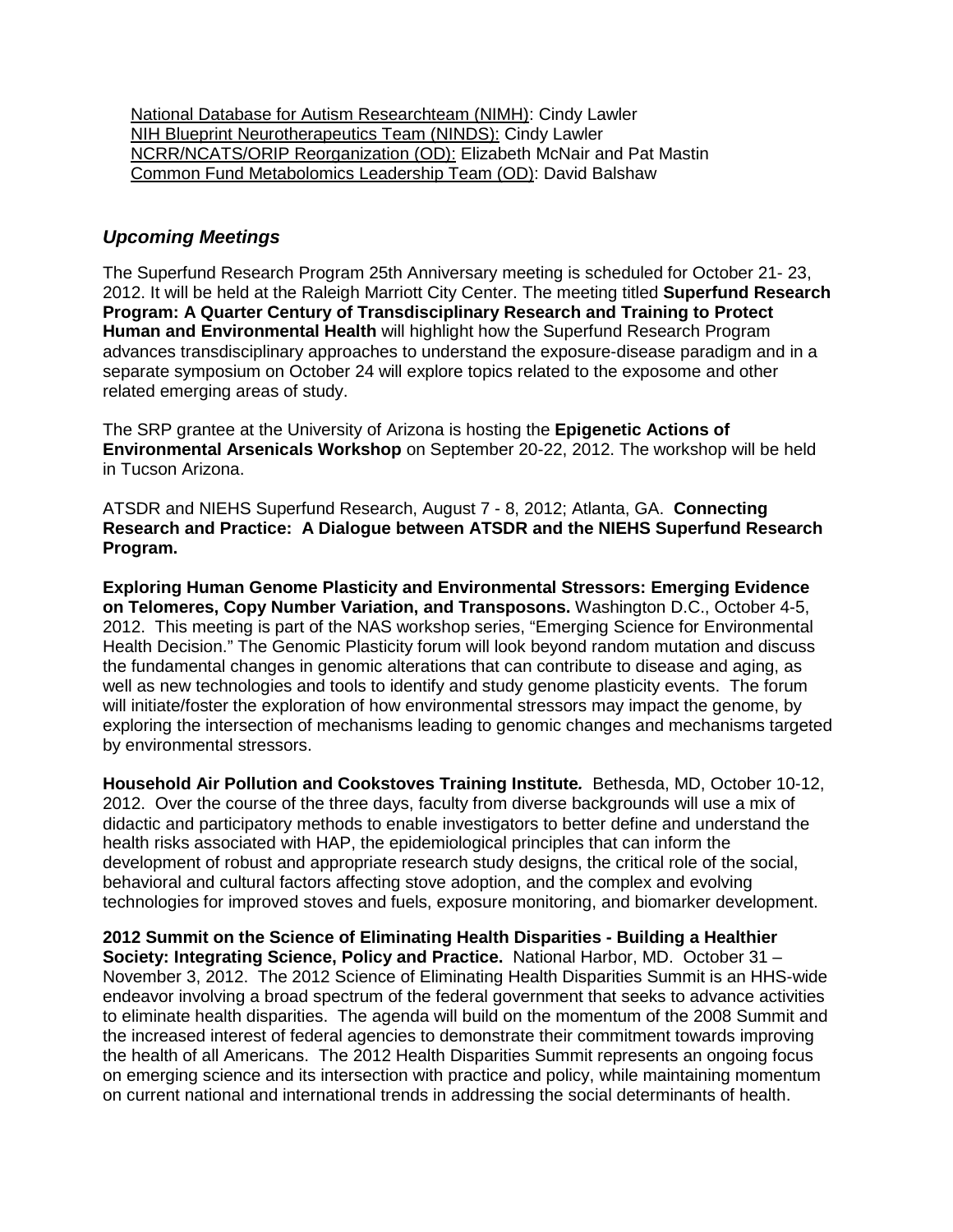**The Annual Public Meeting of the Breast Cancer and the Environment Research Program (BCERP)**. San Francisco, CA*.* November 14-16, 2012. The BCERP Annual Meeting provides a forum for breast cancer researchers, breast cancer advocates and community members to come together and learn about the latest advances in understanding the role of the environmental exposures throughout critical life stages.

**Gulf of Mexico Oil Spill and Ecosystem Science Conference.** New Orleans, LA. January 21- 23, 2013. The goal of this conference is to improve society's ability to understand the Gulf of Mexico ecosystem, which includes humans, to ensure its long-term environmental health. One important aspect of this is understanding the impacts of petroleum pollution and related stressors on the marine and coastal ecosystems, as it will support future response, mitigation, and restoration following spills. Through conference plenary and breakout sessions, the conference will provide a forum for the research community in the Gulf of Mexico (nationally and internationally, funded through the GoMRI program as well as other federal and non-federal support) to share their latest scientific results to: bring greater context and integration to ongoing research; share scientific information with state and federal agencies and other stakeholders to initiate dialogue about how research will impact processes for policy, conservation, and management; and enhance public understanding of the Gulf of Mexico ecosystem.

**Climate Change and Human Health: Merging Research and Practice.** Bethesda, MD. January or February 2013 (exact dates to be determined) The goal of this meeting is to raise visibility of climate change across NIH and HHS as well as serve as a venue to bring together grantees from the NIH and CDC climate change programs to share their latest research findings and explore opportunities for collaboration.

**Deepwater Horizon Research Consortium Public Meeting**. Houma, LA (tentative location). February 22-24, 2013. This meeting hosted by the NIEHS Deepwater Horizon Academic-Community Research Consortium will provide a forum to learn about the ongoing efforts and results being obtained by the DWH grantees and to build capacity within communities.

On August 28, Drs. Helbling Chadwick, Tyson, and McAllister, along with other staff from the Roadmap Epigenomics Program, will hold a workshop on the topic **Epigenomic Surrogates for Difficult to Access Tissues.** Many investigators are interested in understanding how epigenetic changes contribute to the development of disease. However, at least in human studies, the tissue affected by the disease is often not directly accessible for analysis. Although epigenomics profiles are known to differ across cell types, it has not been clearly established whether more easily accessed tissues (e.g., hematopoetic cells, buccal cells, etc.) can be useful surrogates for epigenomic analyses. Participants will identify the challenges in this area, discuss the benefits and limitations of using surrogate tissues, and develop recommendations for further studies to conclusively address this question.

The Roadmap Epigenomics Program and the NHGRI-led ENCODE (Encyclopedia of DNA Elements) program will hold an outreach workshop at the American Society of Human Genetics meeting in San Francisco, CA. This workshop, organized by Dr. Helbling Chadwick, along with NHGRI staff, will showcase the large amount of publically available epigenomic data generated in these two consortia, inform attendees about how to find and use the data, and provide examples of how these data have been used in human disease studies.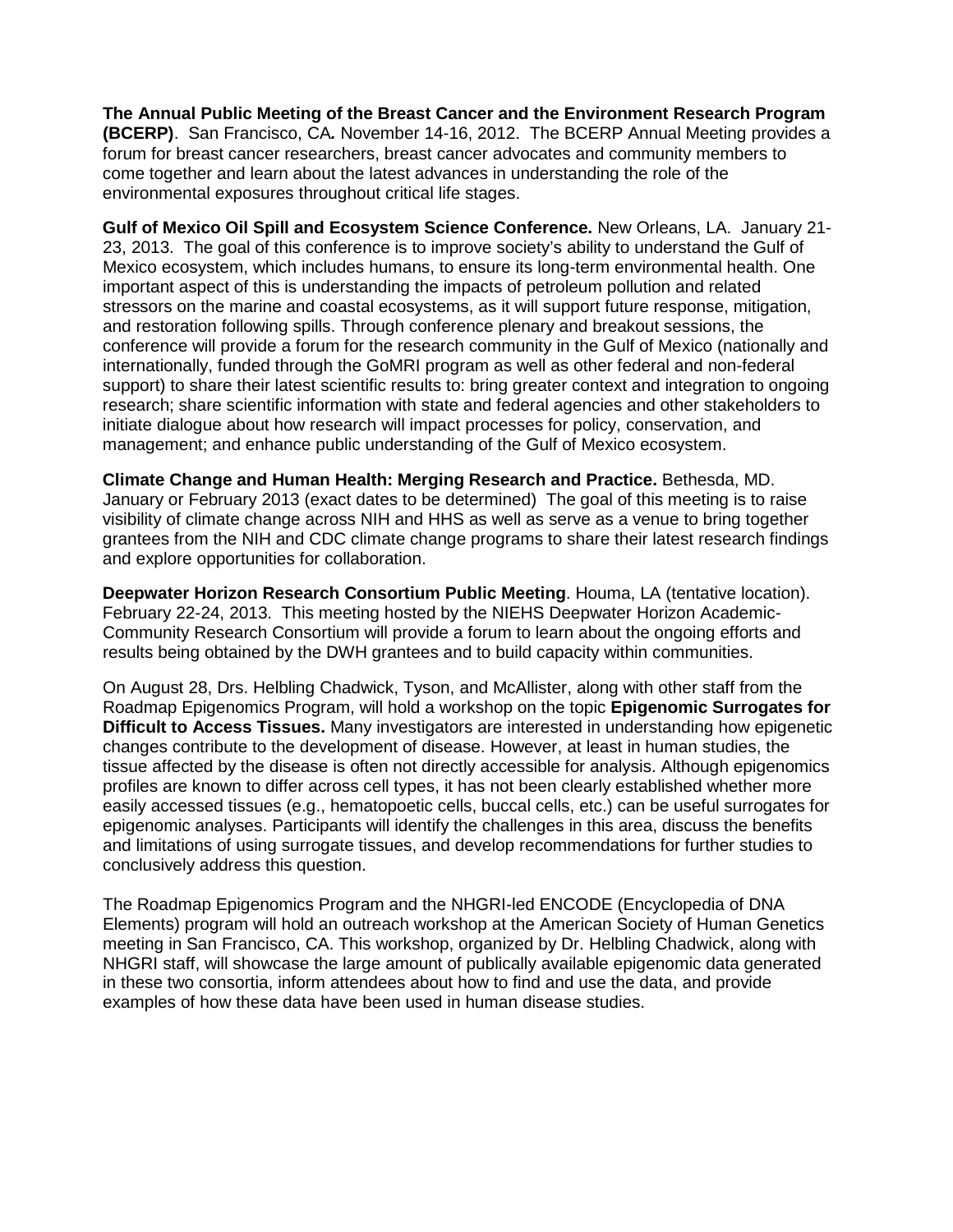# *Publications*

Kozul-Horvath CD, Zandbergen F, Jackson BP, Enelow RI, Hamilton JW (2012) Effects of Low-Dose Drinking Water Arsenic on Mouse Fetal and Postnatal Growth and Development. [PLoS](http://www.ncbi.nlm.nih.gov/pubmed?term=Kozul-Horvath%20CD)  [One.](http://www.ncbi.nlm.nih.gov/pubmed?term=Kozul-Horvath%20CD) 2012;7(5):e38249. Epub 2012 May 31. Researchers funded by the NIEHS Superfund Research Program at Dartmouth College investigated the developmental outcomes of mice preand post-natally exposed to low doses (10 ppb) of arsenic through the mother's drinking water. Their findings demonstrate that exposure to low doses of arsenic during critical windows of development can cause a number of adverse health outcomes in mice, both for the mother and the offspring.

Drew CH,Pettibone KG,O'Fallon LR,Collman GW, Birnbaum LS (2012). Measuring Partnership Activities: Partnerships in Environmental Public Health Evaluation Metrics Manual. Environ Health Perspect 120:a261-a262.<http://dx.doi.org/10.1289/ehp.1205512>

Hennig, B., Ormsbee, L., McClain, C.J., Watkins, B.A., Blumberg, B., Bachas, L.G.,Anderson,W., Thompson, C.,Suk,WA (2012). Nutrition can modulate the toxicity of environmentalpollutants: Implications in Risk Assessment and Human Health. Environ Health Perspect 120: 771-774.

Chadwick LH (2012). [The NIH Roadmap Epigenomics Program data resource.](http://www.ncbi.nlm.nih.gov/pubmed/22690667)  Epigenomics. 4(3):317-24. This is part of ongoing outreach efforts to publicize the Roadmap Epigenomics Program. It is a user's guide to the resource, describing the types of data available and providing information about how these data may be viewed or downloaded.

# *Grantee Awards*

Dr. Fei Guo, an SRP post-doctoral fellow working with Dr. Robert Hurt – SRP investigator at Brown University, has won the prestigious international Brian Kelly Award 2012 for his research on "Graphene-Based Environmental Barriers." The award was presented at Carbon 2012, the annual world conference on carbon in Krakow, Poland, on June 21. 2012.

The SRP 2012 KC Donnelly Externship awards have been made.

- Sabine Vorrick (University of Iowa) will conduct her externship at the University of Arizona
- Steven O'Connell (Oregon State) will work with EPA officials at the Lower Duwamish Waterway Superfund Site
- Vanessa de la Rosa (UC-Berkeley) will spend her externship at the University of North Carolina at Chapel Hill.

You can read more about their research on the SRP website [http://www.niehs.nih.gov/research/supported/srp/training/donnelly/2012winners/index.cfm.](http://www.niehs.nih.gov/research/supported/srp/training/donnelly/2012winners/index.cfm) These awards are intended to provide current SRP-funded graduate students and post-doctoral researchers with translational/transdisciplinary opportunities and experiences within other SRPfunded centers, government laboratories (EPA, ATSDR, NIEHS), or other agencies (state, local, Tribal). Dr. Danielle Carlin is the Program Contact and Administrator for the KC Donnelly Externship Supplements.

Elizabeth Matsui of Johns Hopkins just received an award at the European Academy of Allergy and Clinical Immunology recognizing her as the world's top young investigator in allergy and